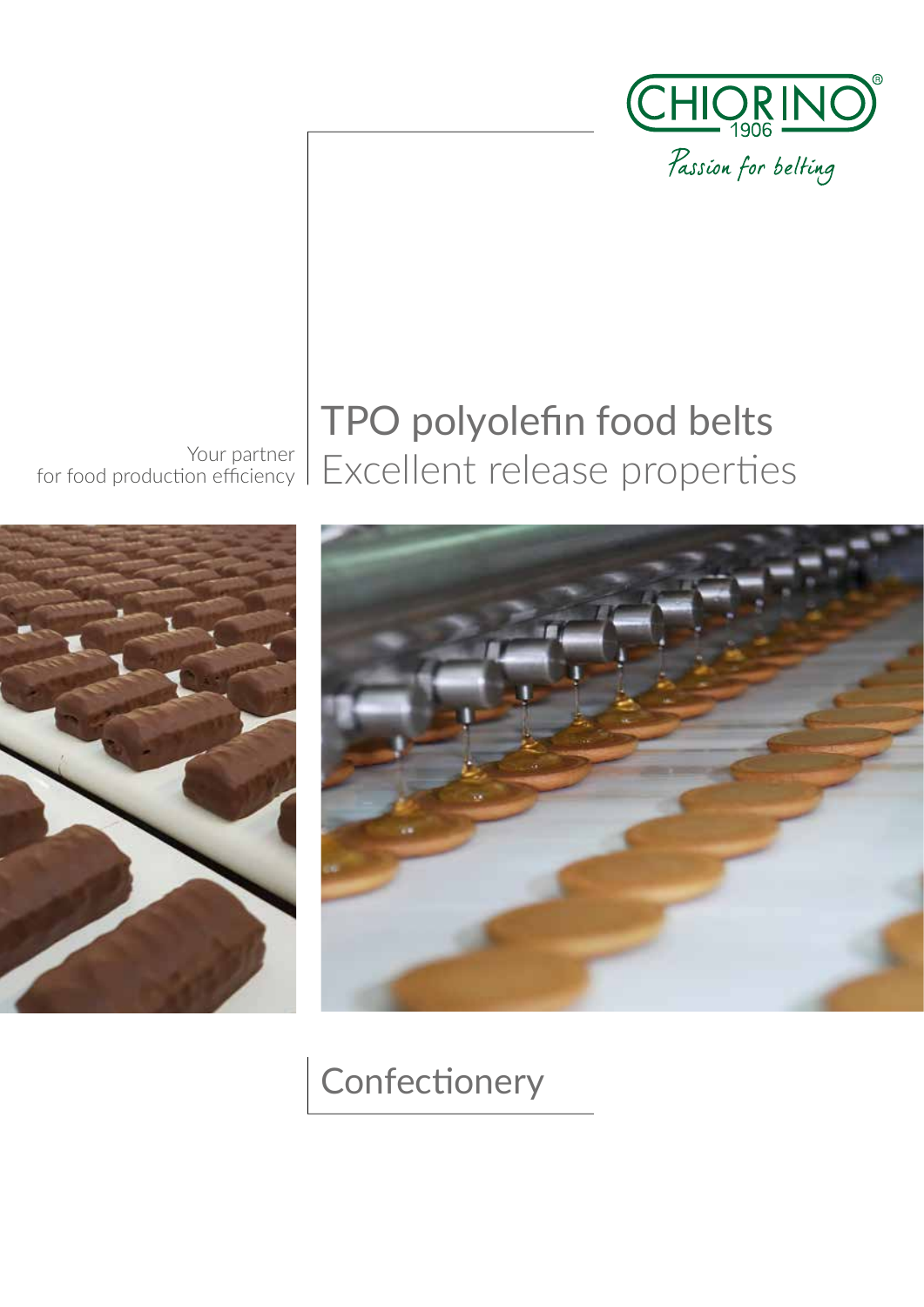

# **TPO polyolefin food belts**

The Chiorino TPO (Thermoplastic Polyolefin) belts are ideal for sticky food processing.

The Chiorino TPO belts **perfectly smooth** surface guarantees excellent release, reducing cleaning operations and increasing machine efficiency.

Chiorino TPO belts are also suitable for cooling tunnels, as they perform perfect balance between cooling properties and correct release. They are suitable for applications with plastic scrapers.

TPO polyolefin belts can be supplied with **sealed edges**.



To protect Consumer's health, Chiorino TPO polyolefin belts comply with the latest european and international Food Regulations:



**REGULATION EC 1935/2004 and amendments**

**REGULATION EC 2023/2006 and amendments**

**REGULATION EU 10/2011 and amendments**

**FDA (Food and Drug Administration)**

| CHIORINO                                                                                                                                                                                                                                                                                                                                                                                                                                                                                                                                                                           |
|------------------------------------------------------------------------------------------------------------------------------------------------------------------------------------------------------------------------------------------------------------------------------------------------------------------------------------------------------------------------------------------------------------------------------------------------------------------------------------------------------------------------------------------------------------------------------------|
|                                                                                                                                                                                                                                                                                                                                                                                                                                                                                                                                                                                    |
| Adjustments to be<br><b>COLOR</b>                                                                                                                                                                                                                                                                                                                                                                                                                                                                                                                                                  |
|                                                                                                                                                                                                                                                                                                                                                                                                                                                                                                                                                                                    |
| MAXIMUS<br>*******<br>page in cities<br><b>AVEC STAKE VEHR WIL HA</b><br><b>CARLOT UP</b><br>Total St. E. III<br>--<br>Cap H 1911<br><b>K. John Hallen</b><br>m<br><b>HOLD</b><br>--<br>.<br>œ<br>-<br>-<br>œ<br>٠<br><b>COMMERCIAL</b><br>dender parties and changes.<br>stands.<br>20.55<br>$= 1$<br><b>SHEET AND REAL PROPERTY</b><br>---<br>-<br>-<br>≕<br>$\frac{1}{2}$<br>$-100$<br>÷.<br>-<br>٠<br>$-10.44$<br>14<br><b>High Hard</b><br><b>CONTRACTOR</b><br><b>Window</b><br>-<br><b>ALCOHOL</b><br>---<br>÷<br>--<br>279<br>m<br>$-$<br><b>MTS 22 1992</b><br>٠<br><br>w |
| Scott and a posted at<br>---<br>×.<br>---<br>--<br>$-11$<br>--<br>۷<br>-<br>-<br>--                                                                                                                                                                                                                                                                                                                                                                                                                                                                                                |
|                                                                                                                                                                                                                                                                                                                                                                                                                                                                                                                                                                                    |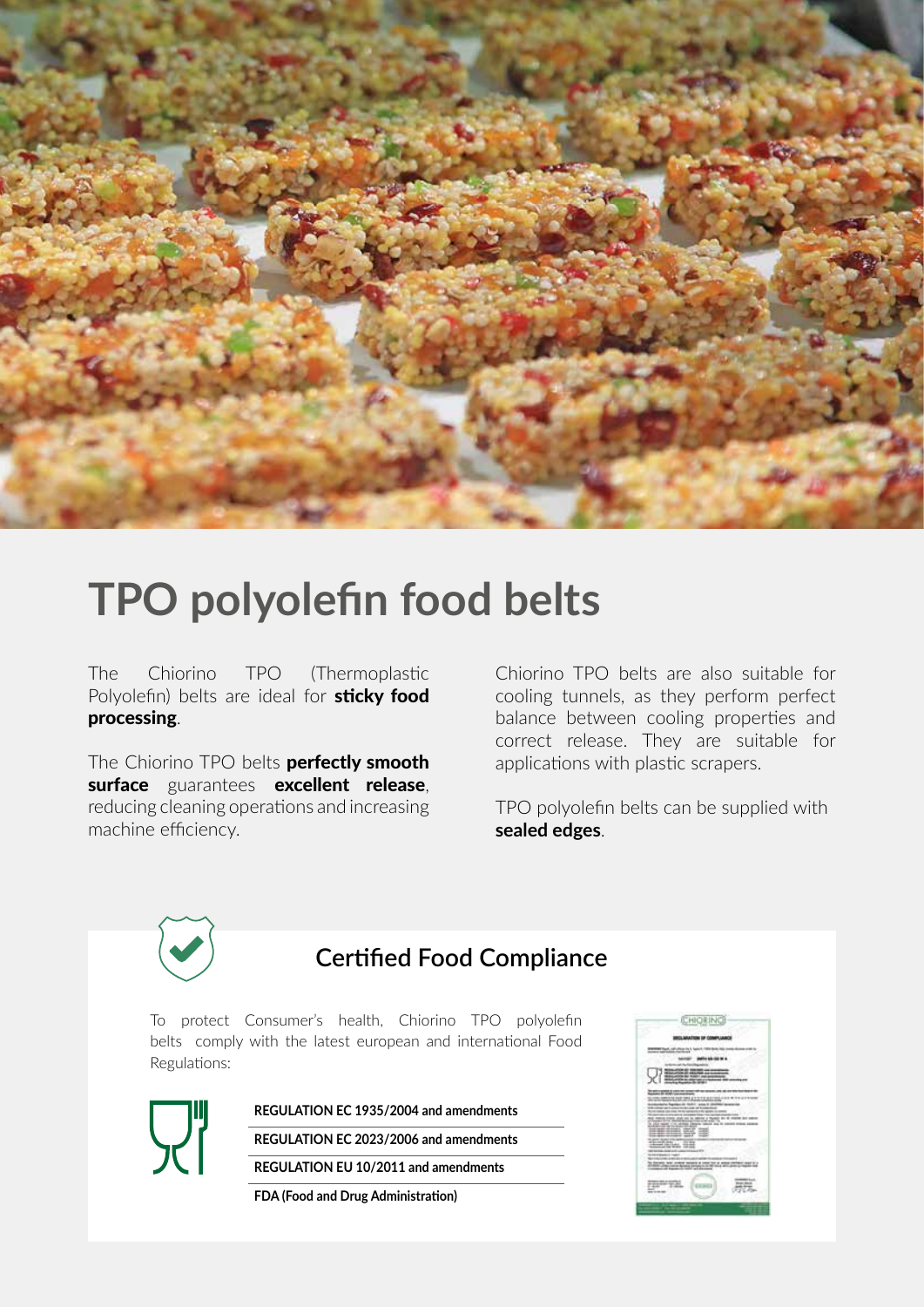## Excellent release properties

Easy to clean.

Perfect release of any sticky food products, like granola bars, stuffed rice, honey-based confectionery etc. allows waste reduction.

Smooth and even surface

**Optimized cost of ownership** 



**Easy to clean**

## Highest Chemicals & Oils resistance

Extend service life.



Highest resistance to:

- Chemicals & sanitization agents
- Food oils/fats
- Temperature

**Conveyor belts**

• Abrasion (compared to silicone)



**Increased production efficiency**



**Long service life**

#### Code | Type | Material Colour Surface | Total thickness Knife edge min. radius (1) Min. pulley diameter (1) Pull for 1% elongation Temperature resistance °C mm | mm | mm | N/mm | min. | max. NA1597 **2MT4 U0-O2 W A** TPO white matt 1.1 3 6 4 -40 80 NA1632 **2MT4 U0-O2 blue A** TPO blue matt 1.1 3 6 4 -40 80 NA1677 **2M8 O0-O4 W A** TPO white matt 2.0 - 30 8 -40 80

1 Minimum pulley radius /diameters referred to environment condition of 20 °C

## **Guides / Profiles**

| Code  | Type                                 | Material   | Colour | Base    | Hardness | <b>Dimensions</b> | Min. pitch               |         | Min. diameter <sup>(1)</sup> |                          |
|-------|--------------------------------------|------------|--------|---------|----------|-------------------|--------------------------|---------|------------------------------|--------------------------|
|       |                                      |            |        |         |          | base x height     | long.                    | transv. | long.                        | transv.                  |
|       |                                      |            |        |         | Sh.A     | mm                | mm                       | mm      | mm                           | mm                       |
| ES925 | K6 TPO PW $^{(2)}$                   | <b>TPO</b> | white  | flat    | 85       | 6x4               | 40                       | 40      | 30                           | $\overline{\phantom{a}}$ |
| ES909 | K10 TPO blue $(2)$                   | <b>TPO</b> | blue   | grooved | 85       | $10 \times 6$     | 40                       | 40      | 65                           | $\overline{\phantom{a}}$ |
| ES941 | K <sub>13</sub> TPO W <sup>(2)</sup> | <b>TPO</b> | white  | grooved | 85       | $13 \times 8$     | 45                       | 45      | 85                           | $\blacksquare$           |
|       |                                      |            |        |         |          |                   |                          |         |                              |                          |
| ES897 | T40 TPO blue                         | <b>TPO</b> | blue   | flat    | 92       | $10 \times 40$    | $\overline{\phantom{a}}$ | 40      | $\overline{\phantom{a}}$     | 40                       |
|       |                                      |            |        |         |          |                   |                          |         |                              |                          |

1 Minimum pulley diameters referred to environment condition of 20 °C 2 For guides application contact Chiorino technical service.

The technical data are valid under normal environmental conditions and are subject to change without notice.